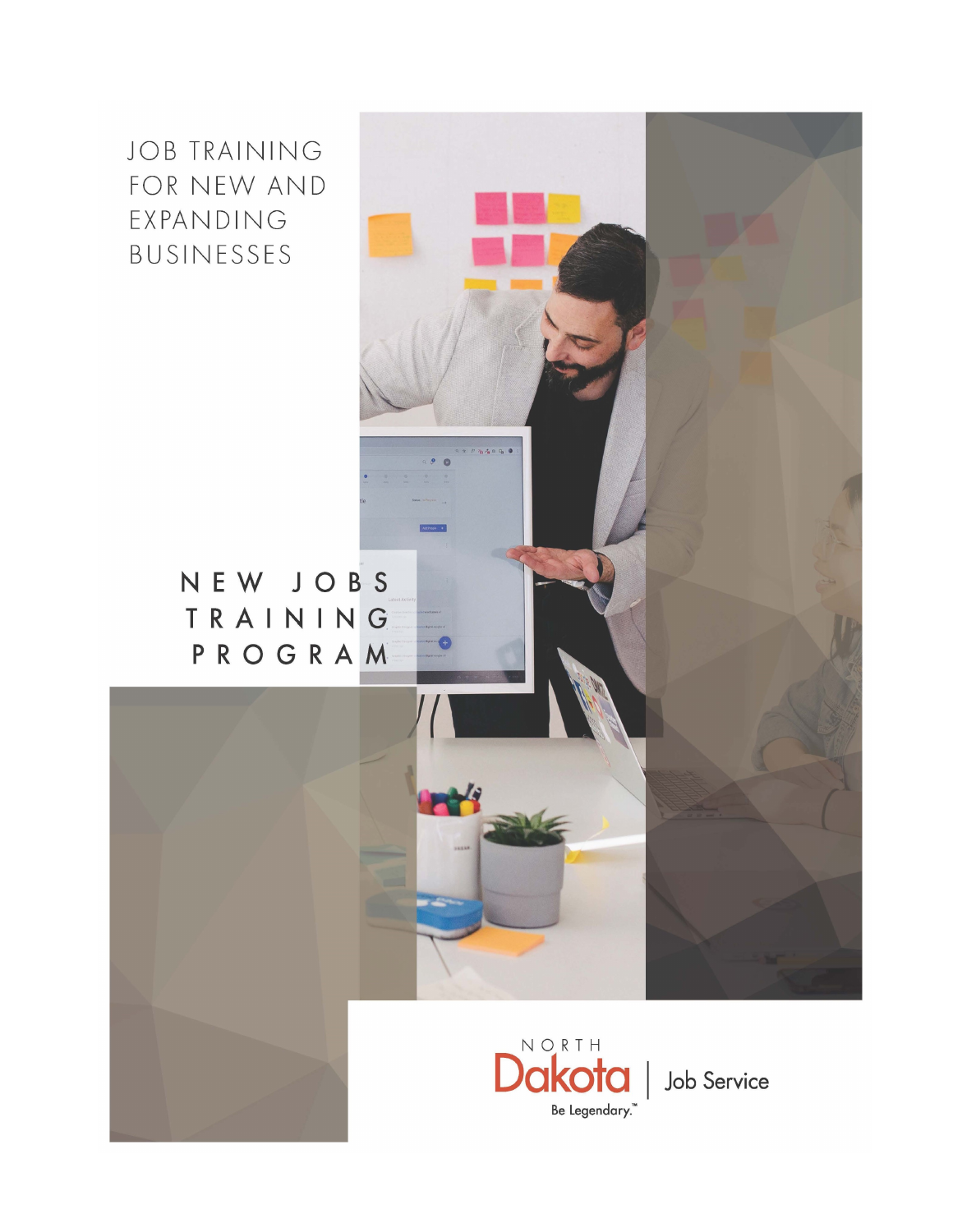### **Introduction**

Job Service North Dakota administers the North Dakota New Jobs Training Program. The New Jobs Training Program provides incentives to primary-sector businesses and industries that are creating new employment opportunities through business expansion or relocation to North Dakota. The program provides a mechanism for businesses to secure funding to help offset the cost of training new employees.

## **Funding Assistance**

New Jobs Training Program funds are made available through the capture of state income tax withholding generated from the newly-created, permanent, full-time positions.

Under the New Jobs Training Program, a business obtains funds in the form of a loan, grant, or self-financing option.

- A loan may be obtained from a commercial lender, local development corporation, the Bank of North Dakota, or other qualified lender. Reimbursements to repay the loan (plus interest) are made directly to the lender.
- A grant may be obtained from the state, a city, or a local economic development corporation. Reimbursements for a grant are made directly to the granting community or local economic development corporation.
- Under the self-financing option, 60 percent of the allowable state income tax withholding can be reimbursed directly to the participating business.

State income tax withholding can be captured for up to a ten-year period or until the loan is repaid, or the self-financing or grant obligations have been met, whichever comes first.

### **Business Eligibility**

A business must be a primary-sector business in order to be eligible for New Jobs Training Program benefits. "*Primary-sector business"* is defined as an individual, corporation, limited liability company, partnership, or association through which the employment of knowledge or labor adds value to a product, process, or service that results in the creation of new wealth. This term includes tourism, but does not include production agriculture.

Other qualifying criteria include:

- A new employer locating in North Dakota must create a minimum of five new jobs.
- Expanding businesses must increase their base employment level by a minimum of one new job.
- A business must not be closing or reducing its operation in one area of the state and relocating substantially the same operation to another area of the state.
- Employees in eligible new positions must be paid a minimum of \$10 per hour plus benefits by the end of the first year of employment in the new job position created.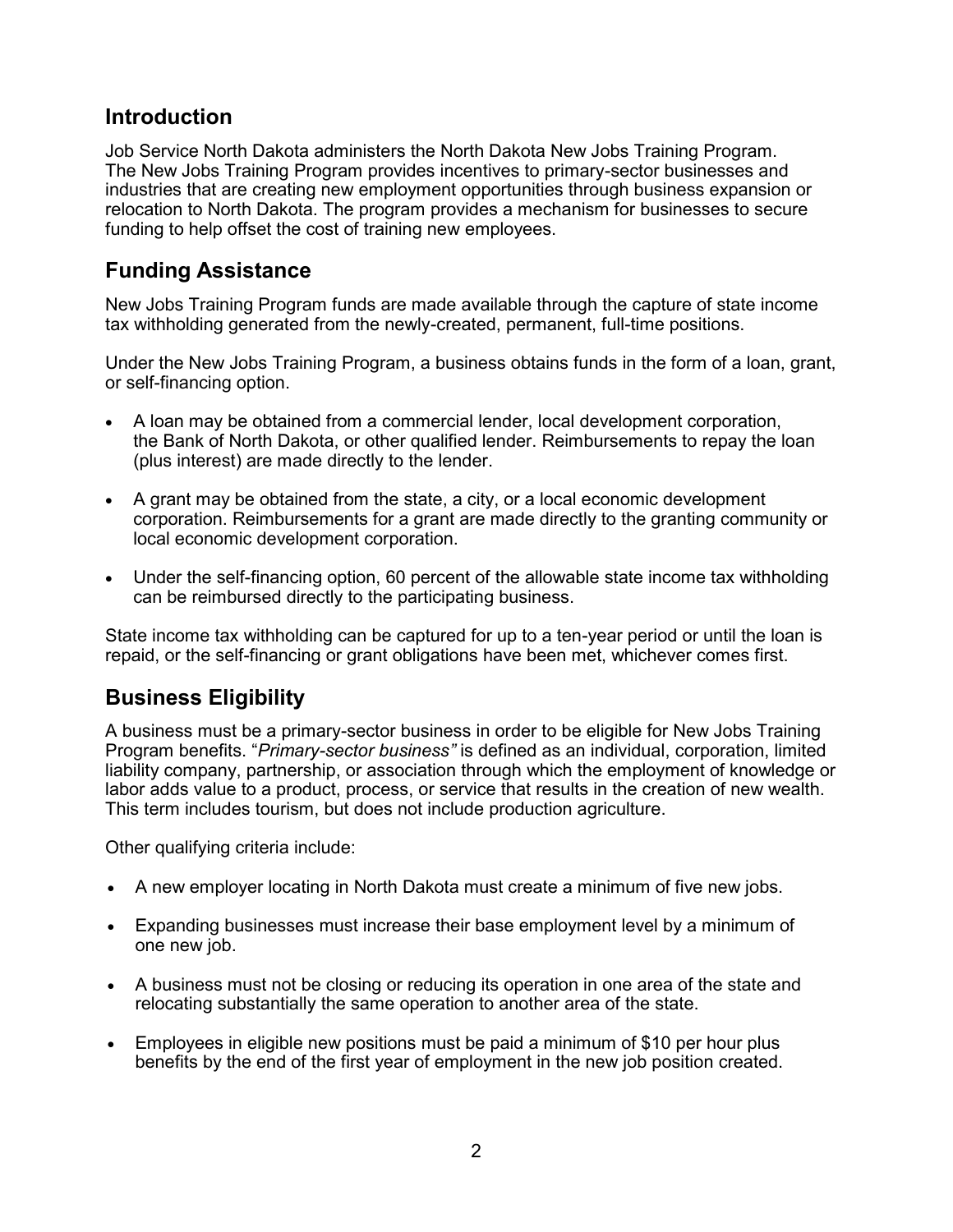## **Calculation of State Income Tax Withholding Credit**

The amount of state income tax withholding available to a project is based on the following criteria:

- The number of permanent, full-time new positions created.
- The wage rate paid to individuals filling the new positions.
- A withholding formula provided by the North Dakota State Tax Department which is applied to the actual annual salary of the new jobs being created.
	- The formula considers the individual's average tax liability using a varying number of exemptions.
	- − The formula is applied to the annual gross wages of the new jobs created, and is then multiplied by the number of new positions in each pay category.
	- − This figure is then multiplied by ten (the maximum number of years of the program) to establish the maximum state income tax withholding available under the North Dakota New Jobs Training Program.

## **Determining the Loan, Grant, or Self-Financing Amount**

The business provides the lender with the amount of state income tax withholding available.

- Based on the interest rate charged and draw-down schedule established by the business, the lender amortizes the total amount of state income tax withholding to determine the loan amount.
- Under the self-financing option, 60 percent of the allowable quarterly withholding will be reimbursed directly to the business up to the maximum available withholding identified in a program agreement.
- A grant is based upon the amount of state income tax withholding available.

# **Length of Reimbursement**

Most loans, grants, and self-financing options will be reimbursed in less than the ten-year program period if the business creates the number of new jobs identified in the North Dakota New Jobs Training Program agreement at the wage rates projected.

Early reimbursement takes place when:

- *Average* tax liabilities are used to calculate the amount of state income tax withholding credit available, but the *actual* withholding reported is used to credit reimbursements.
- Most individuals have more state income tax withheld than their actual tax liability.
- The agreement does not build in salary increases during the ten-year period, resulting in larger withholdings.